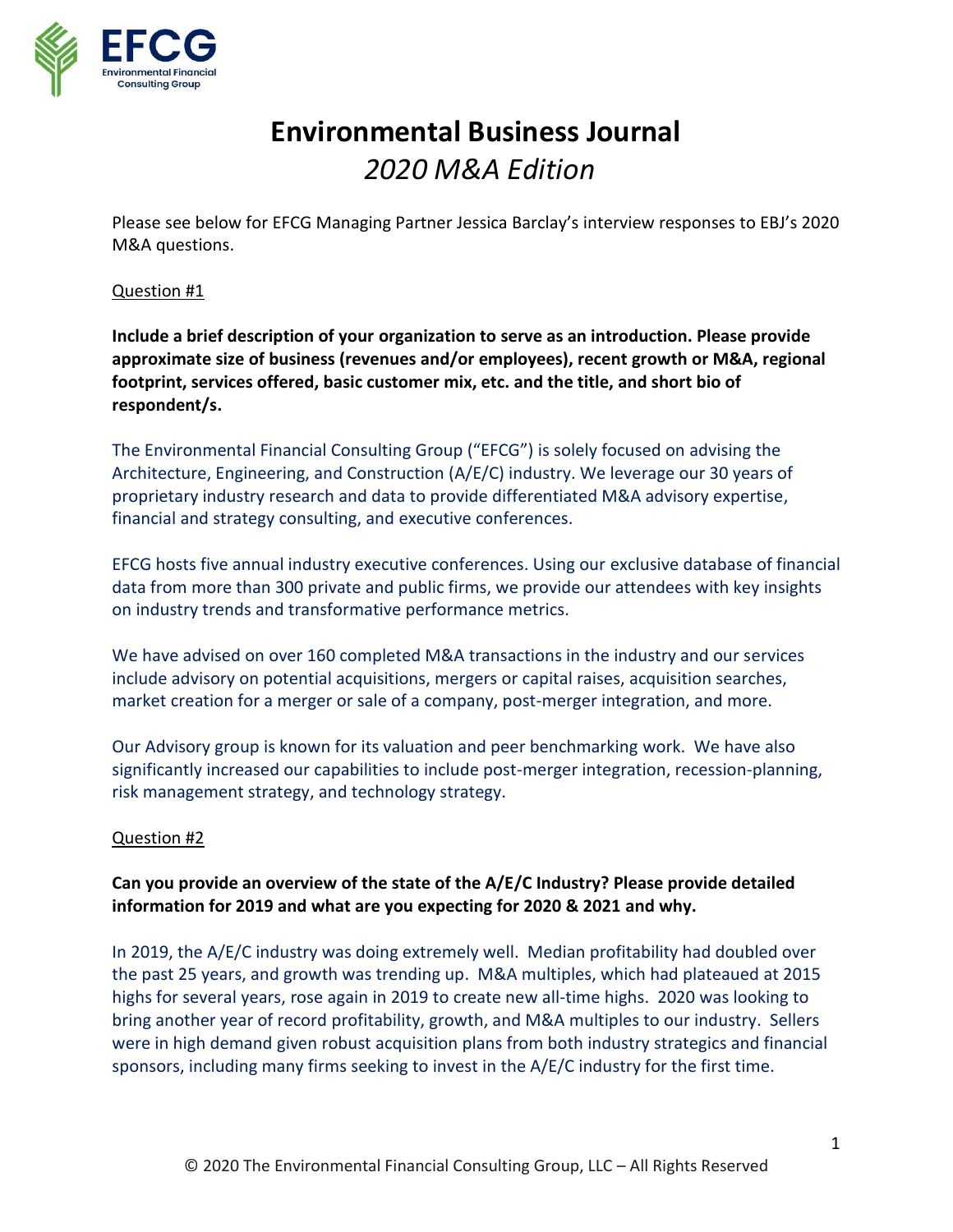

The market has materially changed, though, since early March, 2020 with the US spread of the novel coronavirus. Many buyers are pausing talks with targets they were underwriting, and many sellers are on hold, waiting to see what the multiple impact will be due to COVID-19.

There will most likely be companies that need to raise cash and that means potentially divesting a business segment. Willing/ready buyers with cash will likely be able to acquire assets that wouldn't have previously been available. We are currently working to analyze the multiple impact of the Great Recession ('08-'09) on our industry and project the likely multiple impact from this global pandemic.

We believe the M&A market will strongly rebound once the threat is largely cleared, because projects, while delayed, still need to be completed. We also continue to receive strong interest from financial sponsors who have capital to deploy and are interested in investing in our industry now.

## Question #3

**What's been the flow of new companies coming to you to seek valuations? What type of companies have been looking for your expertise? Are they new growing firms, are they looking for ownership transitions, what are they looking for and what type of assistance do they need?**

Succession planning is necessary for many firms, especially those with executives looking to retire. With rising valuations, it becomes more challenging to buy out large shareholders as the cash required to do so is material. The new companies reaching out to us include those looking to transition their business to a new owner, those who are in growth mode and want to understand where they stand today, and those seeking capital now to meet cash flow needs and seize growth opportunities.

## Question #4

**Can you provide examples of the most successful transactions in which you believe that the acquiring company was able to generate their expected value or ROI? (please provide some reasoning behind it and explain what contributed to the success of the transaction)**

There are many examples of this, but we are not able to share names or specific examples here due to client confidentiality.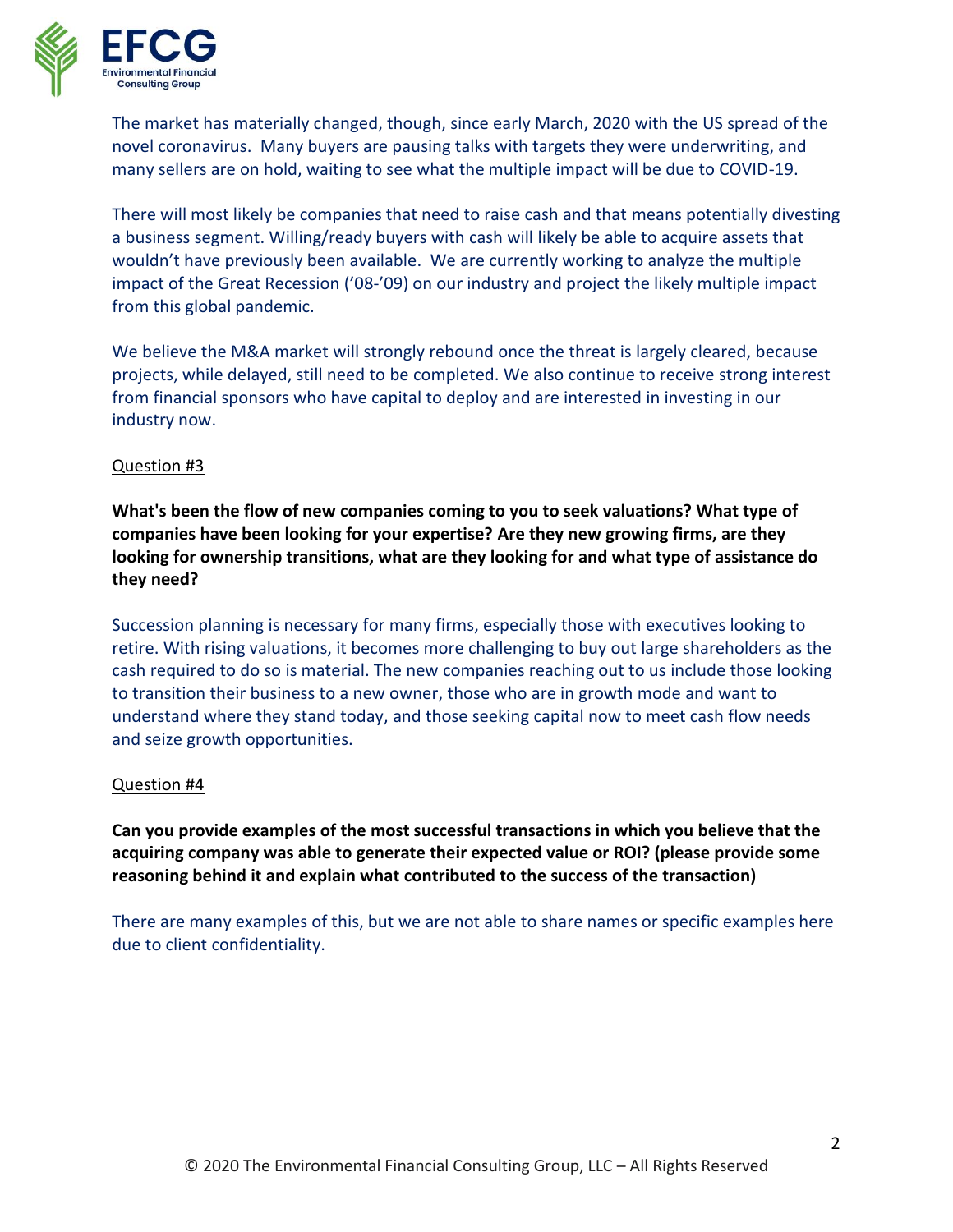

**Could you provide some comments on trends involving the following type of deals? Please describe in detail how they've been over the past couple of years and how do you expect them to be in the near future.**

- o **Divestitures/spinoffs**
- o **Equity funded transactions**
- o **PE-to-PE transactions**
- o **Public-to-private transactions**
- o **Private equity exits**
- o **Roll-up strategies**
- o **Domestic vs International**

Fun question. Let's touch on this at a high level. For the serial acquirer, some deals work better than others so there will be a need to spin-off assets that no longer fit the core capabilities of a company. Since M&A is widely accepted in A/E/C, these opportunities will continue. If you are an investor who covets an asset in this space but have lost multiple times at the bidding table, now may be the time to bid and gain that asset.

We don't see a trend in public-to-private transaction if valuations remain as high as they have. (Note: clearly this is rapidly evolving.) At EFCG, we create a global report quarterly on over 20 publicly traded A/E/C companies that we track. Analyzing the results as of 12/31/2019, 10 of these firms were hovering at a 2-year high, making valuations pricey.

Private equity will exit when they are ready and that could be driven by holding period, cashon-cash return or IRR. We will see whether COVID slows down that exit process. In a healthy deal environment, PE-to-PE transactions seem inevitable with valuations increasing, and in a healthy market, PE firms running an auction process should bump up bids.

Roll-up strategies are a great way to create a platform investment, if acquiring one company doesn't fit the required size for a PE firm to transact. Outside of A/E/C examples, Insurance Services, another professional services industry, presents a good example of what the execution of this strategy could look like.

Lastly, we continue to see strong interest from well-capitalized, highly successful international firms looking to break into the US market. If they are willing to pay the required premium, they will be able to enter the market successfully.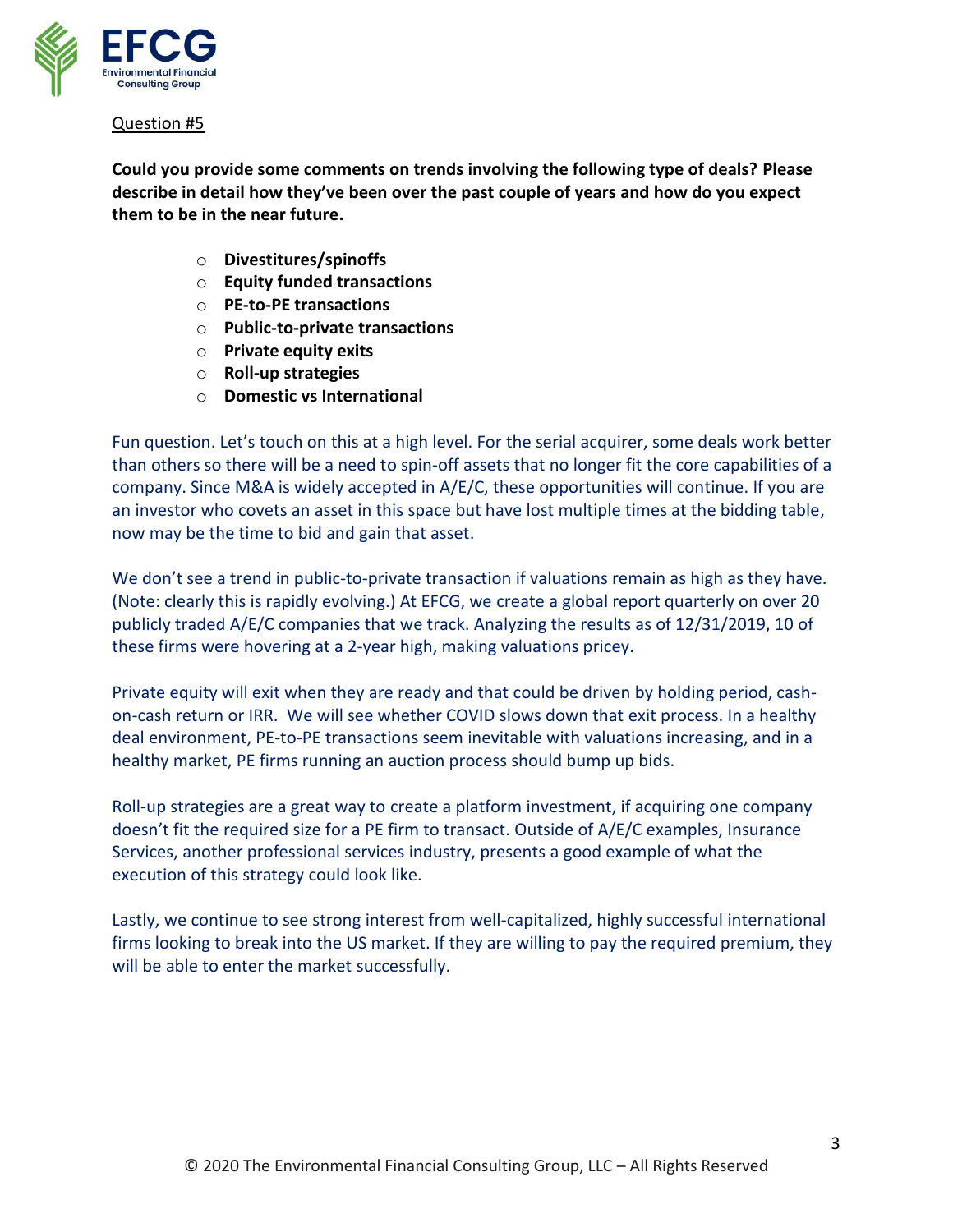

## **With more private equity interest and transactions, have you noticed a measurable uptick in valuations?**

We certainly see interest in the A/E/C industry from private capital and it is safe to say this has increased industry multiples. During our conversations with private equity investors, we ask why they are interested in our space, and three common reasons come up:

- 1) Low CapEx spend: A/E/C firms require low capital expenditure to support their businesses compared to other industries, which means more free cash flow.
- 2) Fragmented Industry: Not only are there opportunities to grow inorganically, but firms in this industry are also comfortable with growth by acquisition, facilitating PE firms' strategy of growing through targeted M&A.
- 3) Recession resilient firms: A/E/C firms have long-term contracts and projects that need to be completed eventually, even if they're put on pause. Exposure to public sector work and non-discretionary projects also help to buoy revenue during a downturn.

#### Question #7

## **Digital transformation is a hot topic within the A/E/C industry. Can you comment on the rate of adoption of new technologies? How does it compare to other industries?**

This is a topic that EFCG has been closely analyzing and luckily there is plenty of historical data on which we are able to rely. The digital transformation of the A/E/C industry has been an ongoing process for more than 40 years now. The earliest major digital transformation outside of academic circles arrived with the advent of personal computing coupled with computer aided design tools and GIS starting in the early 1980s. We saw those shifts take 15 years to move from early adoption to standard practice.

We see similar uptake curves taking shape for technologies like BIM, remote sensing, ground based LIDAR, dynamic document delivery, and IoT among many others. Interestingly, although we often hear that civil engineering is slow to adopt new technologies, when you look at other non-consumer industries you see similar behavior and similar uptake periods.

One overlooked aspect of technology adoption in civil engineering is the long tail of change. Once the industry does shift to a new standard of practice or in a new direction in earnest, further change away from these new approaches and tools takes considerable time. This "stickiness" can be an asset where significant capital or training is required as the return on well targeted investments pay dividends over long periods.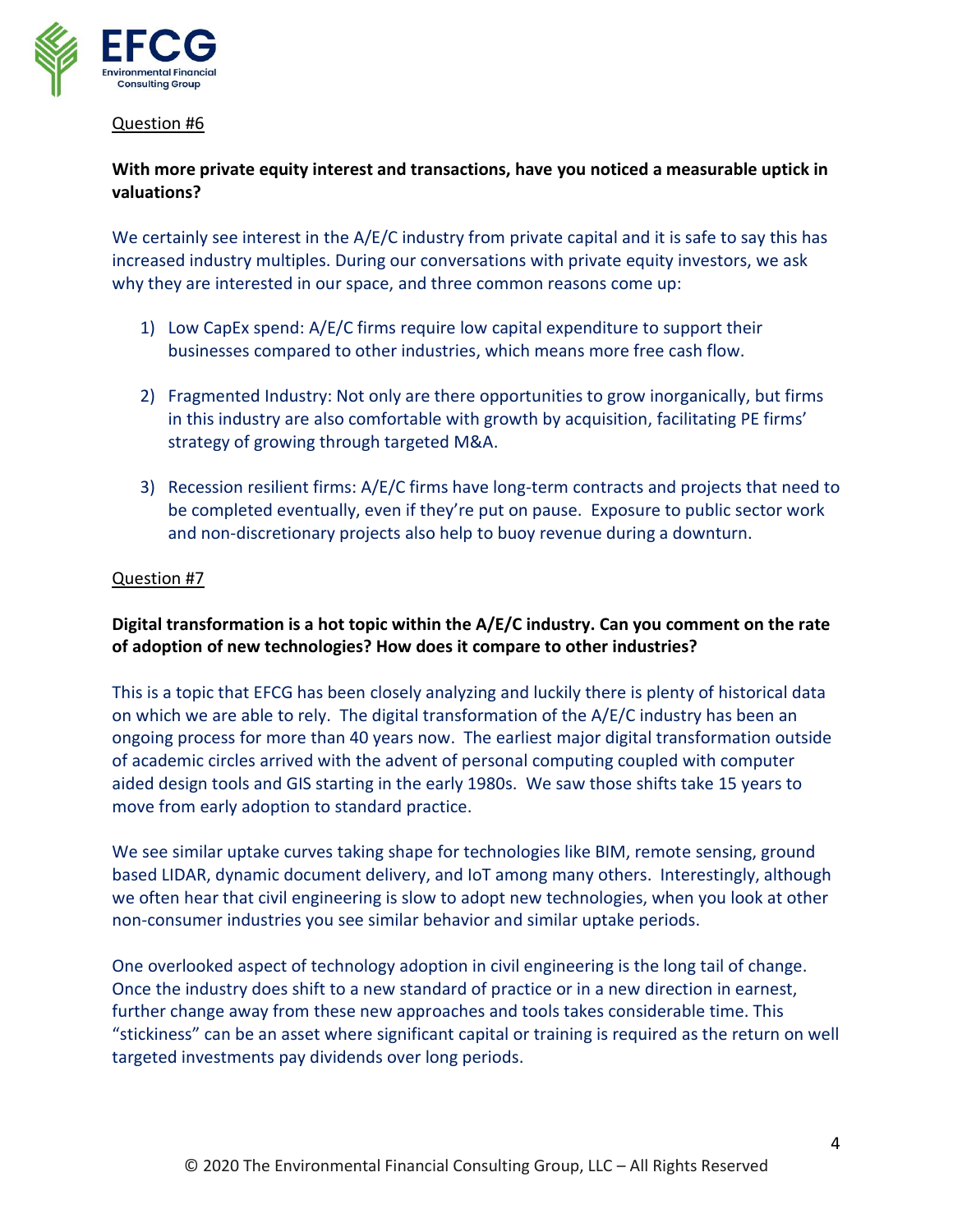

#### **How are technologies/digital strategies impacting M&A activity in our industry?**

Technology firms are valued at multiples of revenue, even if they have very low, or even negative EBITDA. As A/E/C firms begin/continue to build and buy technology strategies, this will begin to drive M&A multiples higher. Our industry is still grappling with how to value technology firms, and we are seeing firms execute a number of different strategies when it comes to technology practices: some firms are divesting their technology businesses because they are so different from their core capabilities, while other firms are creating tech firms within their business, or buying tech firms to complement their business. Technology will be a large driver of M&A over the next decade.

#### Question #9

#### **How can companies find alternative sources of capital for new technologies?**

We have some very effective strategies for how firms can source capital for new technologies. We are working with our clients to implement these strategies. We will share more once this deal activity is completed!

#### Question #10

#### **Is cybersecurity and related regulations impacting the deal activity?**

A/E/C firms are certainly investing more in cybersecurity now vs. five years ago, but this is not really impacting deal activity.

#### Question #11

## **What growth, financial and strategic challenges are companies struggling with most and how do you suggest they approach them?**

Cash flow is one of the biggest issues that many A/E/C firms are facing right now. We have developed a financial model and framework for firms to easily identify and adjust short-term levers to manage cash flow.